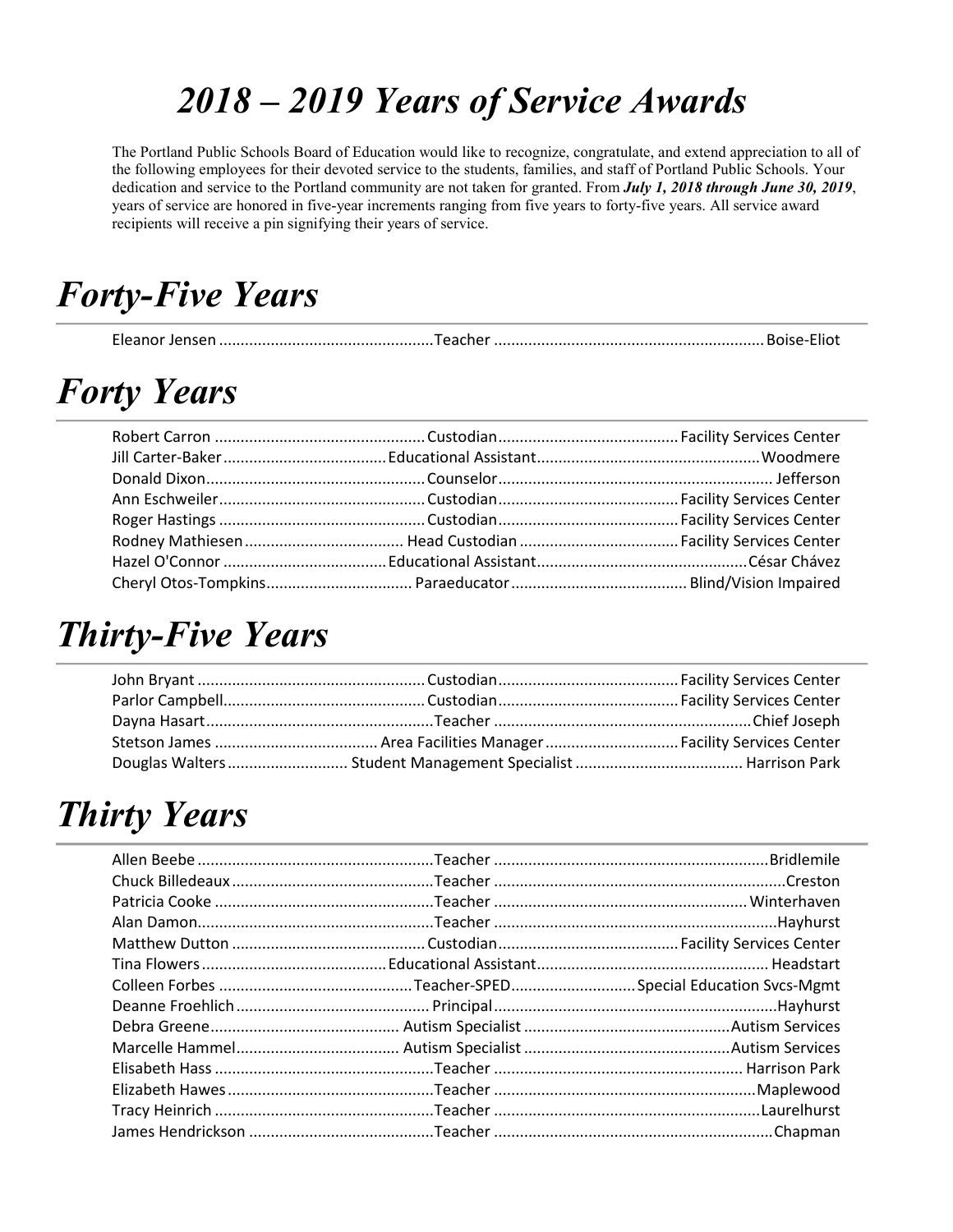# **Thirty Years (continued)**

#### **Twenty-Five Years**

| Joyce Letcher Business Program Operations Specialist  FAM Management              |  |
|-----------------------------------------------------------------------------------|--|
|                                                                                   |  |
| Phyllis MenicosyNutrition Services Field Operations Supervisor Nutrition Services |  |
|                                                                                   |  |
|                                                                                   |  |
|                                                                                   |  |
|                                                                                   |  |
|                                                                                   |  |
|                                                                                   |  |
|                                                                                   |  |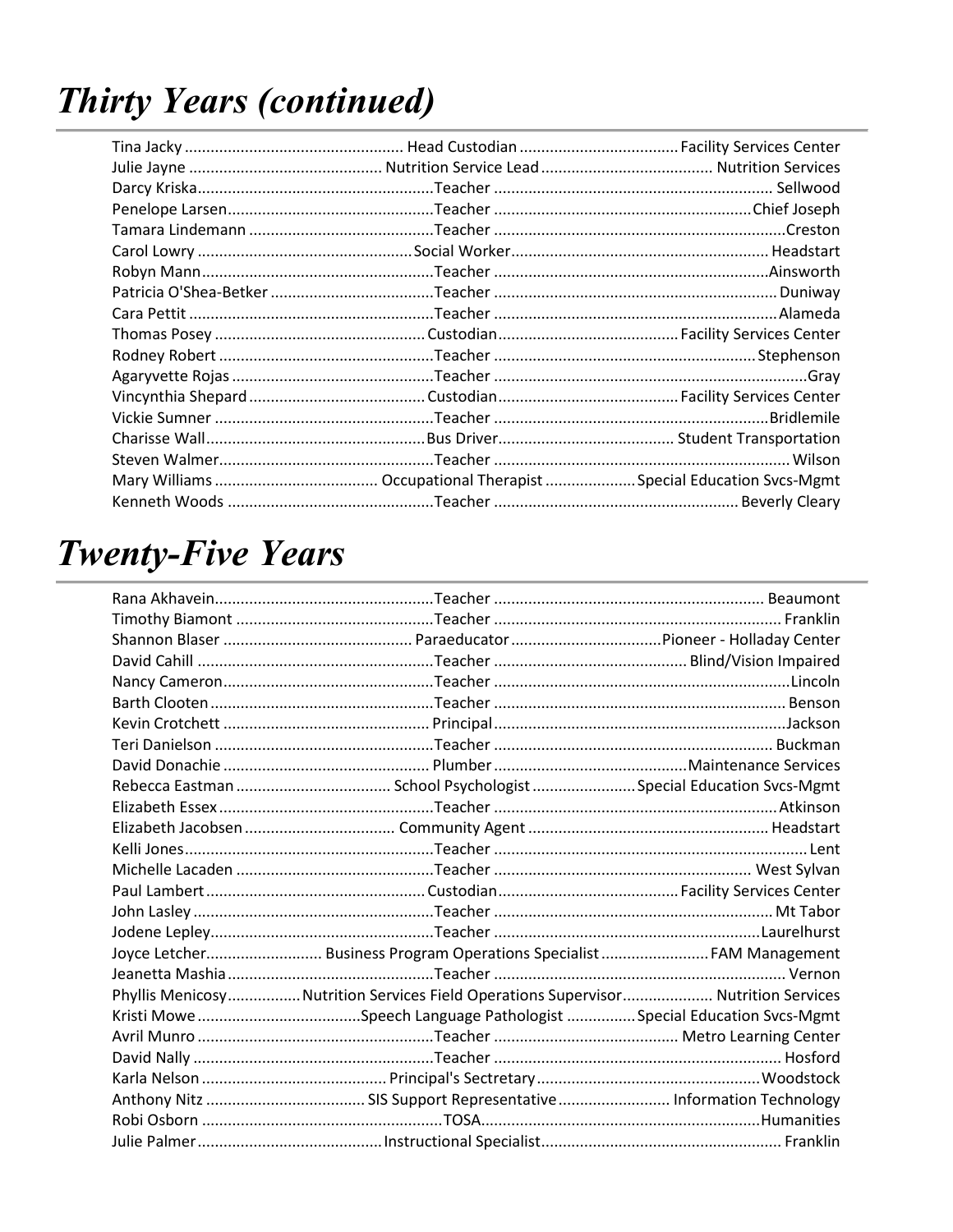### **Twenty-Five Years (continued)**

### **Twenty Years**

| Melissa ChenowethSpeech Language Pathologist Special Education Svcs-Mgmt       |  |
|--------------------------------------------------------------------------------|--|
|                                                                                |  |
|                                                                                |  |
|                                                                                |  |
|                                                                                |  |
| Victor Cummings Vocational Transition Specialist SPED Community Transition Pgm |  |
|                                                                                |  |
|                                                                                |  |
|                                                                                |  |
|                                                                                |  |
|                                                                                |  |
|                                                                                |  |
|                                                                                |  |
|                                                                                |  |
|                                                                                |  |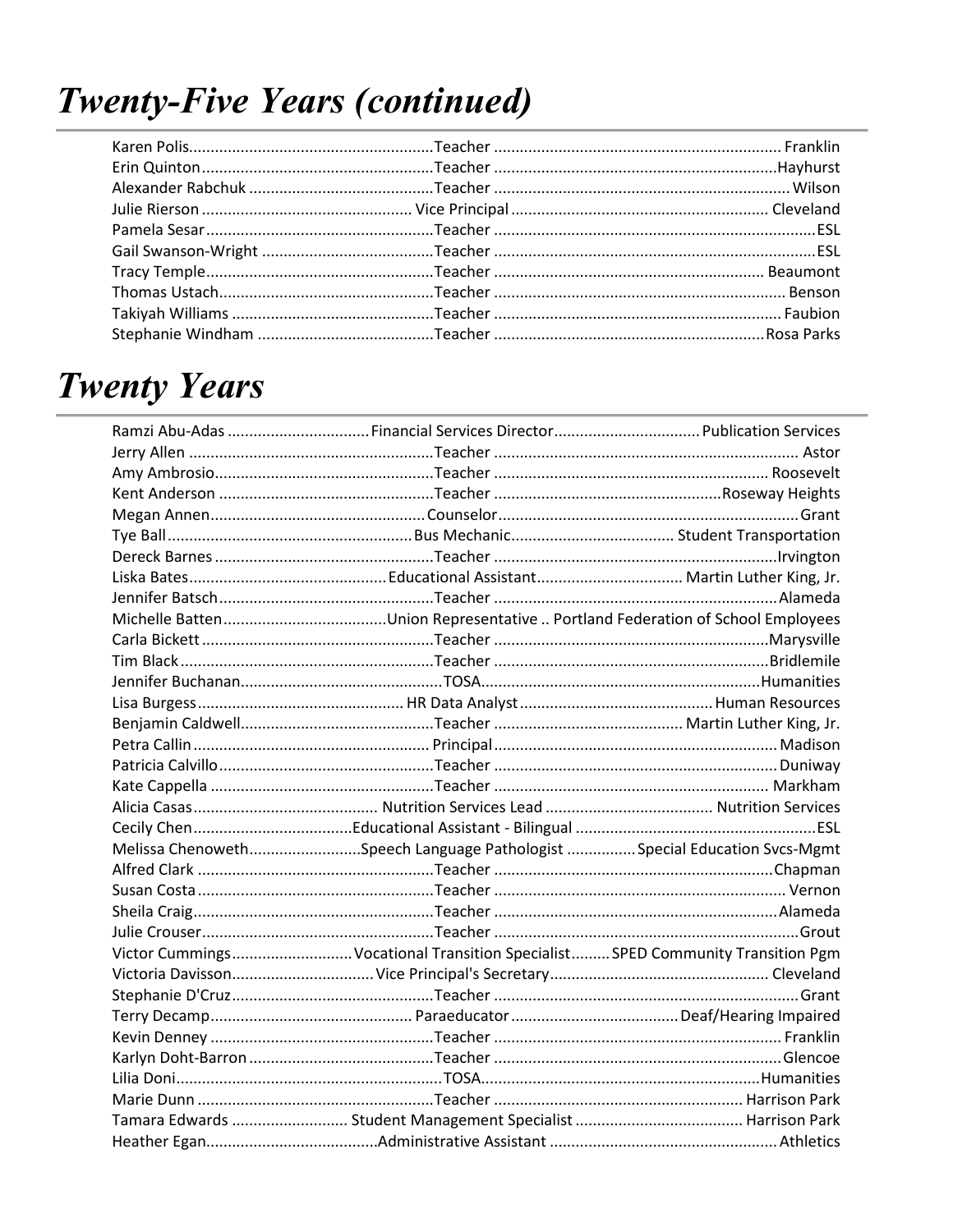| Kathleen Gaitan  Assistant Director-Academic Programs Funded Programs     |  |
|---------------------------------------------------------------------------|--|
|                                                                           |  |
|                                                                           |  |
|                                                                           |  |
|                                                                           |  |
|                                                                           |  |
|                                                                           |  |
|                                                                           |  |
|                                                                           |  |
|                                                                           |  |
|                                                                           |  |
|                                                                           |  |
|                                                                           |  |
|                                                                           |  |
|                                                                           |  |
|                                                                           |  |
|                                                                           |  |
|                                                                           |  |
|                                                                           |  |
|                                                                           |  |
|                                                                           |  |
|                                                                           |  |
|                                                                           |  |
|                                                                           |  |
|                                                                           |  |
|                                                                           |  |
|                                                                           |  |
| Markeeta Koch  Qualified Mental Health Provider Pioneer - Holladay Center |  |
|                                                                           |  |
|                                                                           |  |
| Deborah LesherSpeech Language Pathologist Orthopedic Services             |  |
|                                                                           |  |
|                                                                           |  |
|                                                                           |  |
|                                                                           |  |
|                                                                           |  |
|                                                                           |  |
|                                                                           |  |
|                                                                           |  |
|                                                                           |  |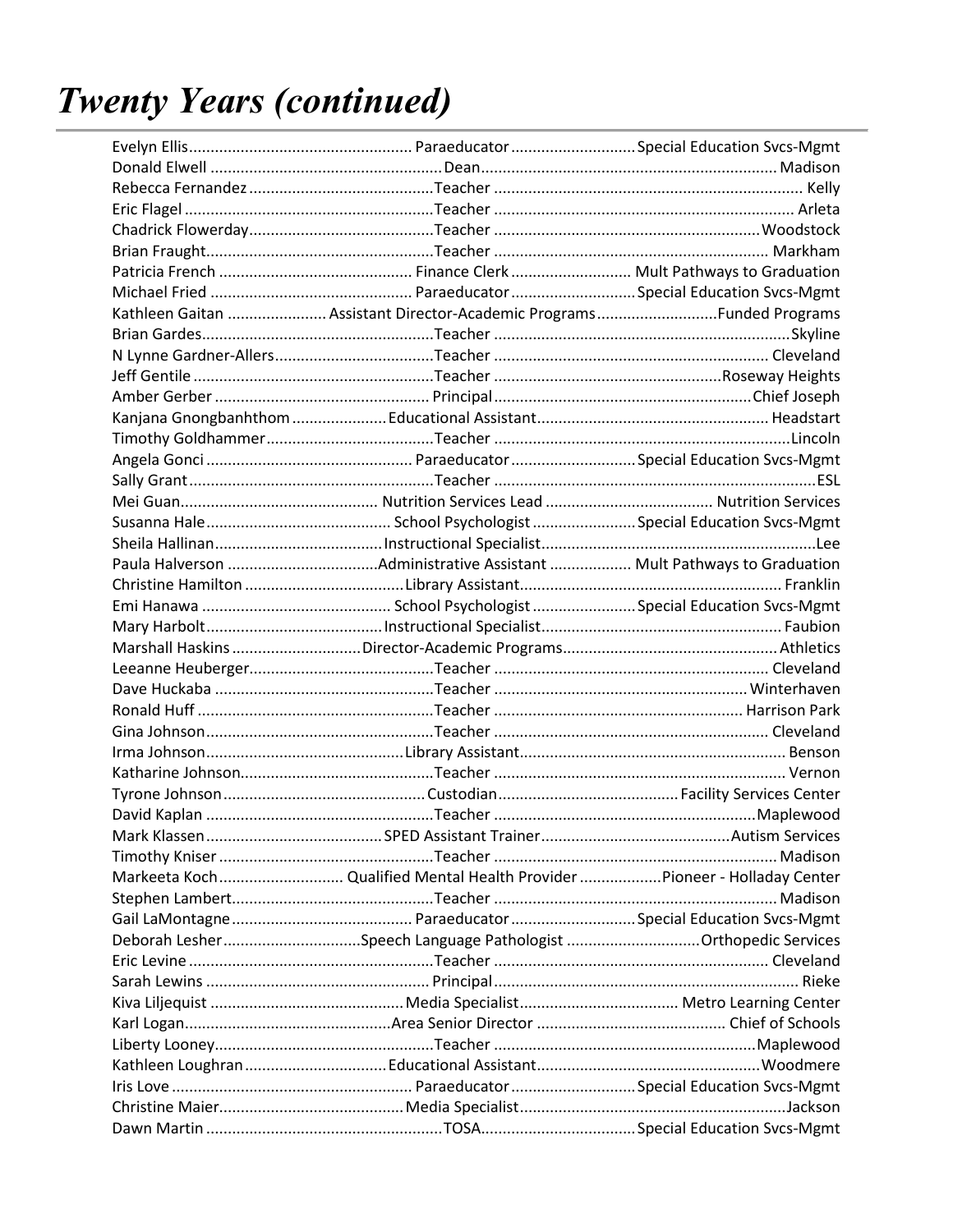| Tamara PenkertSenior Administrative Secretary Orthopedic Services          |  |
|----------------------------------------------------------------------------|--|
|                                                                            |  |
|                                                                            |  |
|                                                                            |  |
|                                                                            |  |
|                                                                            |  |
|                                                                            |  |
|                                                                            |  |
|                                                                            |  |
|                                                                            |  |
|                                                                            |  |
|                                                                            |  |
| Nina Senaga-FreauffSpeech Language Pathologist Special Education Svcs-Mgmt |  |
|                                                                            |  |
|                                                                            |  |
|                                                                            |  |
|                                                                            |  |
|                                                                            |  |
|                                                                            |  |
|                                                                            |  |
|                                                                            |  |
|                                                                            |  |
| Amanda Summerhalder  Paraeducator  Special Education Svcs-Mgmt             |  |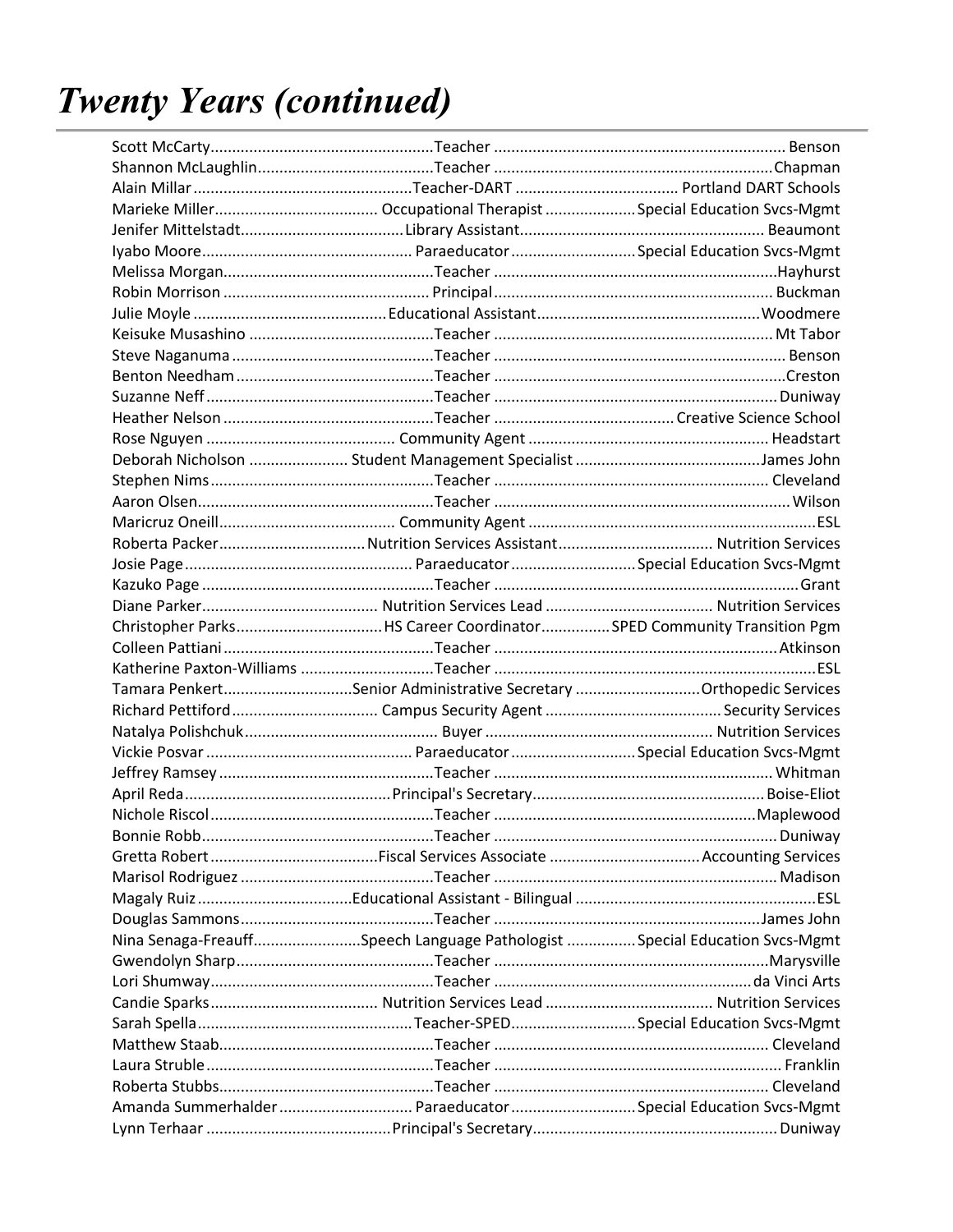### *Fifteen Years*

| Matthew Bacon-Brenes  Mentor Teacher  Professional Development Teach           |  |
|--------------------------------------------------------------------------------|--|
|                                                                                |  |
|                                                                                |  |
|                                                                                |  |
|                                                                                |  |
| Christine BemroseSpeech Language Pathologist Special Education Svcs-Mgmt       |  |
|                                                                                |  |
|                                                                                |  |
|                                                                                |  |
|                                                                                |  |
|                                                                                |  |
|                                                                                |  |
|                                                                                |  |
|                                                                                |  |
|                                                                                |  |
|                                                                                |  |
|                                                                                |  |
| Kristin Chrisman  Special Education Records Clerk  Special Education Svcs-Mgmt |  |
|                                                                                |  |
|                                                                                |  |
|                                                                                |  |
|                                                                                |  |
|                                                                                |  |
|                                                                                |  |
|                                                                                |  |
|                                                                                |  |
|                                                                                |  |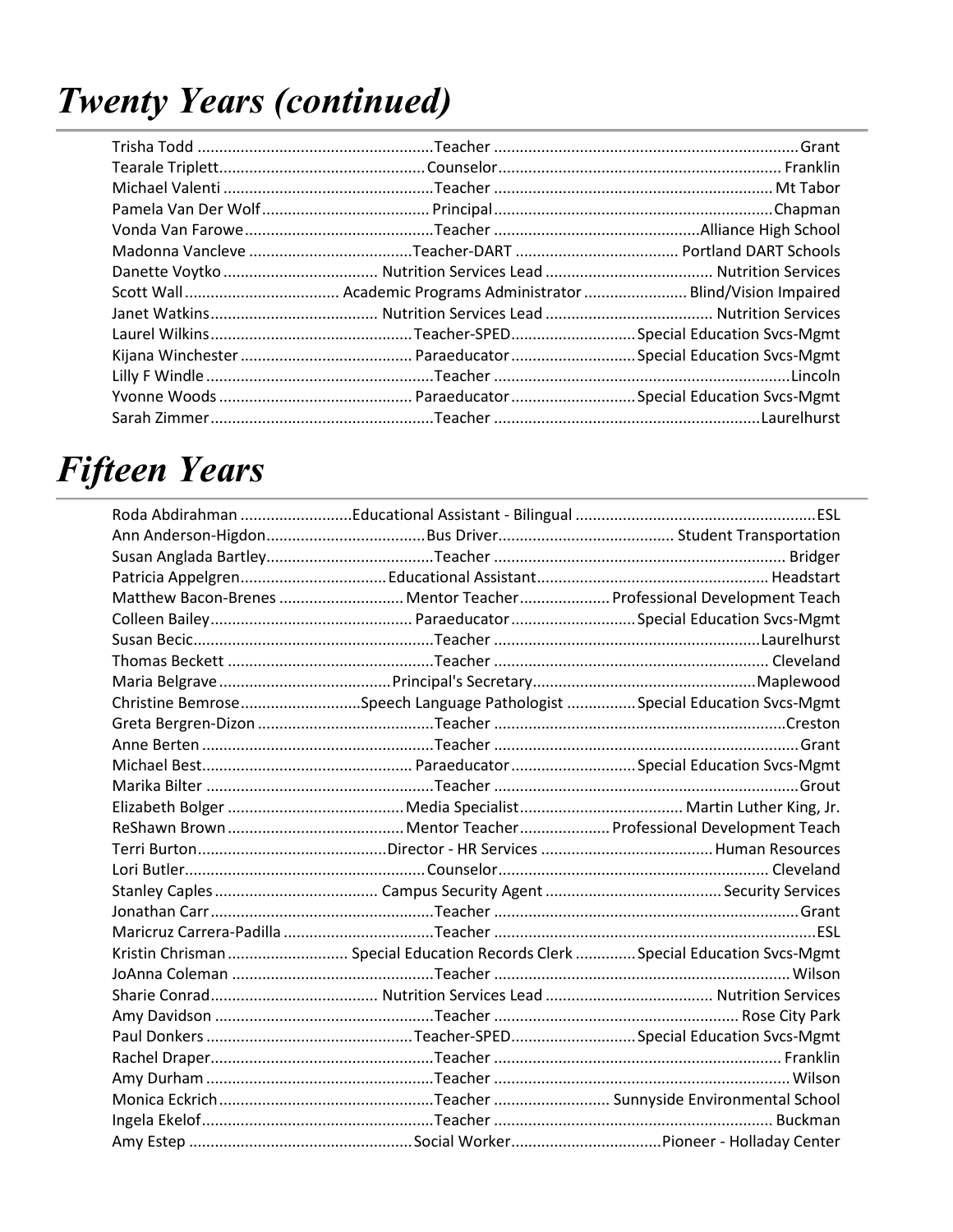## **Fifteen Years (continued)**

|                 | Marguerite Furfey-Crothers Occupational Therapist  Special Education Svcs-Mgmt |            |
|-----------------|--------------------------------------------------------------------------------|------------|
|                 |                                                                                |            |
|                 | Christine Gartland  Business Operations Analyst  FAM Management                |            |
|                 |                                                                                |            |
|                 |                                                                                |            |
|                 |                                                                                |            |
|                 |                                                                                |            |
|                 |                                                                                |            |
|                 |                                                                                |            |
|                 |                                                                                |            |
|                 |                                                                                |            |
|                 |                                                                                |            |
|                 |                                                                                |            |
|                 |                                                                                |            |
|                 | Shawn Helm  Principal Analytics & Evaluation Analyst  Budget Office            |            |
|                 |                                                                                |            |
|                 |                                                                                |            |
|                 |                                                                                |            |
|                 |                                                                                |            |
|                 |                                                                                |            |
|                 |                                                                                |            |
|                 |                                                                                |            |
|                 |                                                                                |            |
|                 |                                                                                |            |
|                 |                                                                                |            |
|                 |                                                                                |            |
|                 |                                                                                |            |
| Leslie Lauretti |                                                                                | <b>FSL</b> |
|                 |                                                                                |            |
|                 |                                                                                |            |
|                 |                                                                                |            |
|                 |                                                                                |            |
|                 |                                                                                |            |
|                 |                                                                                |            |
|                 |                                                                                |            |
|                 |                                                                                |            |
|                 |                                                                                |            |
|                 |                                                                                |            |
|                 |                                                                                |            |
|                 |                                                                                |            |
|                 |                                                                                |            |
|                 |                                                                                |            |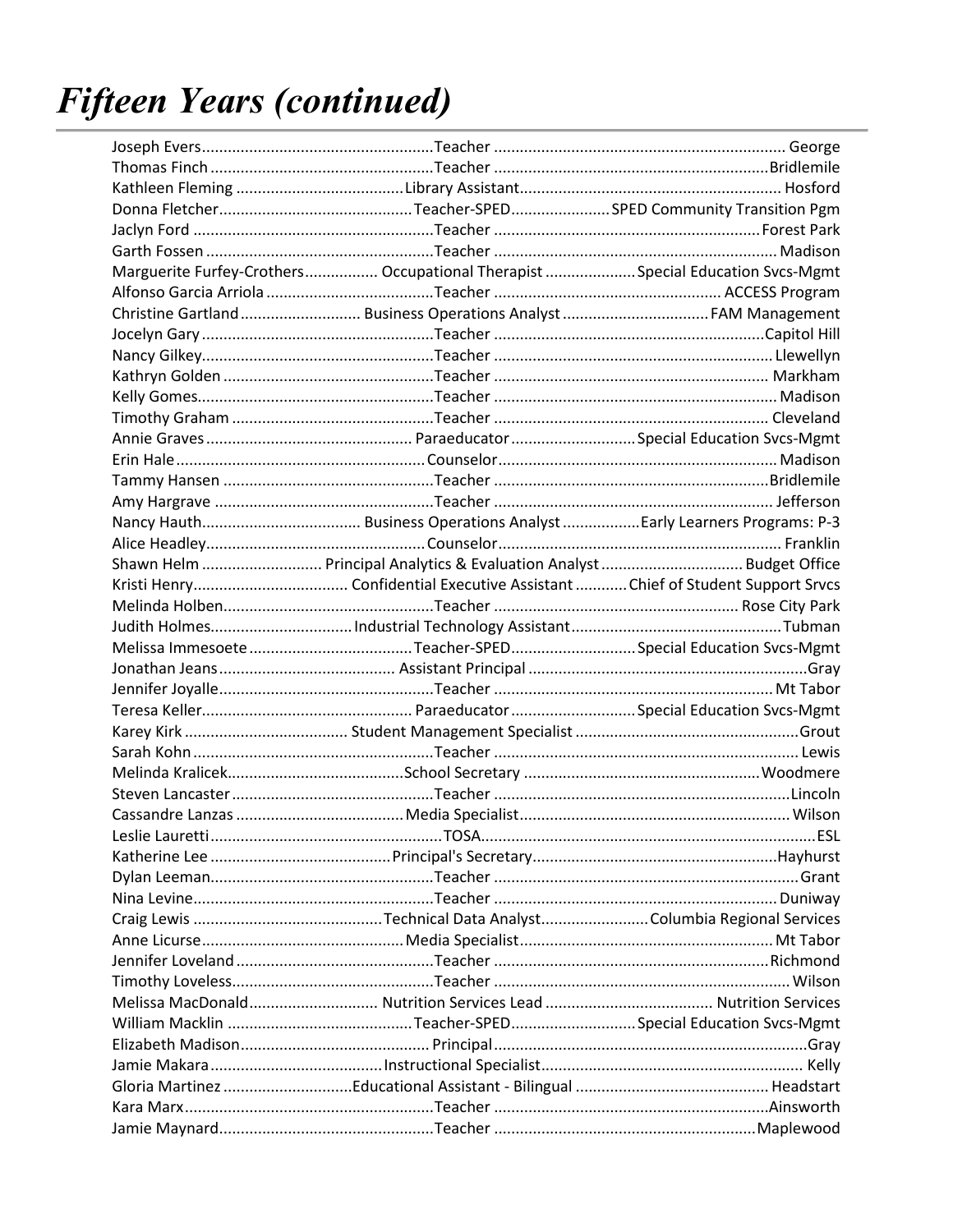## **Fifteen Years (continued)**

|               | Rachel McMorrisSpeech Language Pathologist Special Education Svcs-Mgmt   |  |
|---------------|--------------------------------------------------------------------------|--|
|               |                                                                          |  |
|               |                                                                          |  |
|               |                                                                          |  |
|               |                                                                          |  |
|               |                                                                          |  |
|               |                                                                          |  |
|               |                                                                          |  |
|               | Elizabeth Ordaz Student Success Advocate  Enrollment and Transfer Center |  |
|               |                                                                          |  |
|               |                                                                          |  |
|               |                                                                          |  |
|               |                                                                          |  |
|               |                                                                          |  |
|               |                                                                          |  |
|               |                                                                          |  |
|               |                                                                          |  |
|               |                                                                          |  |
|               |                                                                          |  |
|               |                                                                          |  |
|               |                                                                          |  |
|               |                                                                          |  |
|               |                                                                          |  |
|               |                                                                          |  |
|               | Elisa SchorrDirector - Student Success ProgramsHigh School Programs      |  |
|               |                                                                          |  |
|               | Adam Seitz  Enterprise Solutions Administrator  Information Technology   |  |
|               |                                                                          |  |
|               |                                                                          |  |
|               |                                                                          |  |
|               |                                                                          |  |
| Lisa Souther. |                                                                          |  |
|               |                                                                          |  |
|               |                                                                          |  |
|               |                                                                          |  |
|               |                                                                          |  |
|               |                                                                          |  |
|               |                                                                          |  |
|               |                                                                          |  |
|               |                                                                          |  |
|               |                                                                          |  |
|               |                                                                          |  |
|               |                                                                          |  |
|               |                                                                          |  |
|               |                                                                          |  |
|               |                                                                          |  |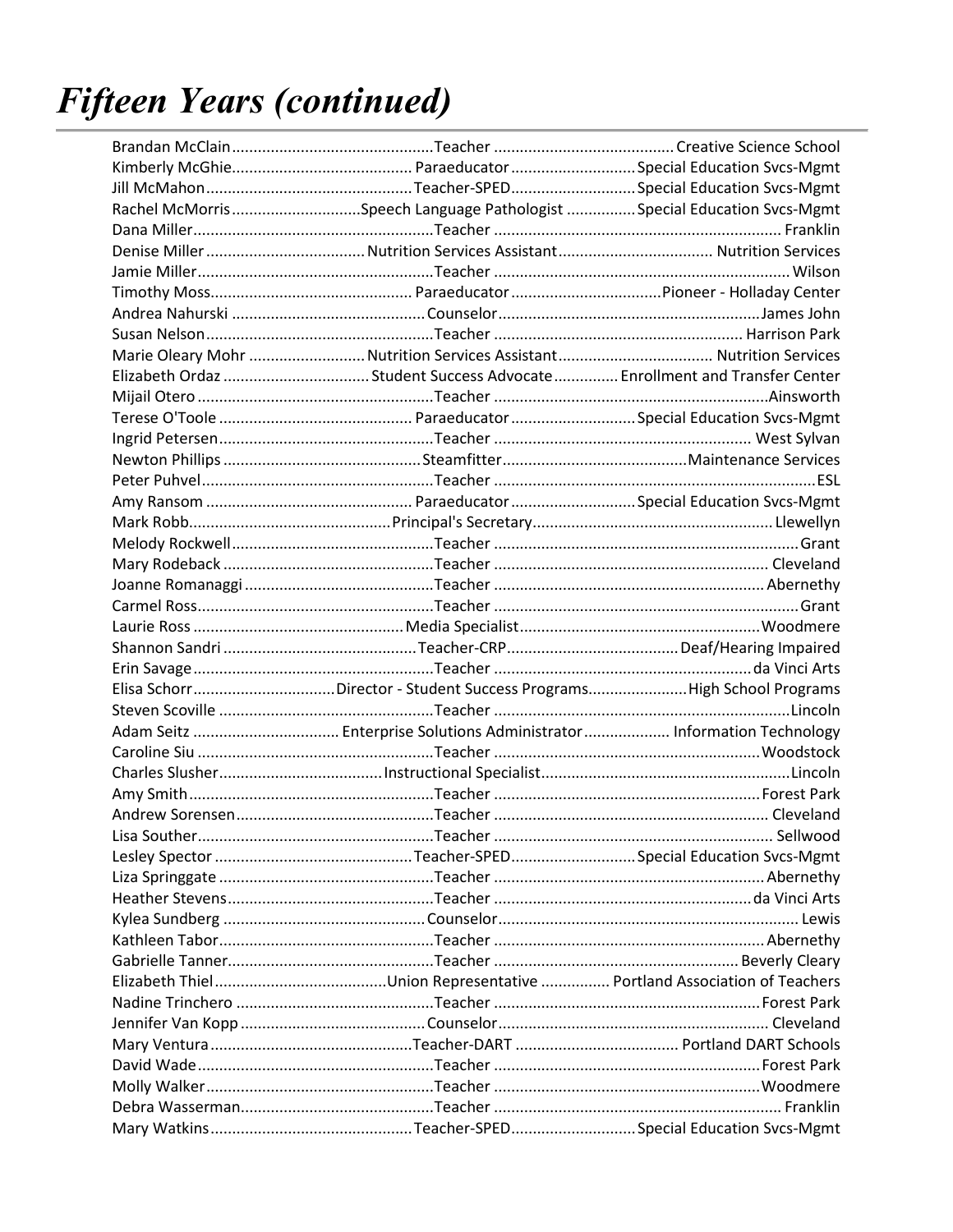## **Fifteen Years (continued)**

| Stephanie Yoder-Corvi Academic Programs AssociateDeaf/Hearing Impaired |  |
|------------------------------------------------------------------------|--|
|                                                                        |  |
|                                                                        |  |
|                                                                        |  |

### **Ten Years**

| Serene Bertram  Assistant Principal-Special Programs  Portland DART Schools  |  |
|------------------------------------------------------------------------------|--|
|                                                                              |  |
|                                                                              |  |
|                                                                              |  |
|                                                                              |  |
|                                                                              |  |
|                                                                              |  |
|                                                                              |  |
| Megan BrownSpeech Language Pathologist Special Education Svcs-Mgmt           |  |
|                                                                              |  |
|                                                                              |  |
|                                                                              |  |
|                                                                              |  |
|                                                                              |  |
| Pauline Celino Senior Administrative Secretary  College and Career Readiness |  |
|                                                                              |  |
|                                                                              |  |
|                                                                              |  |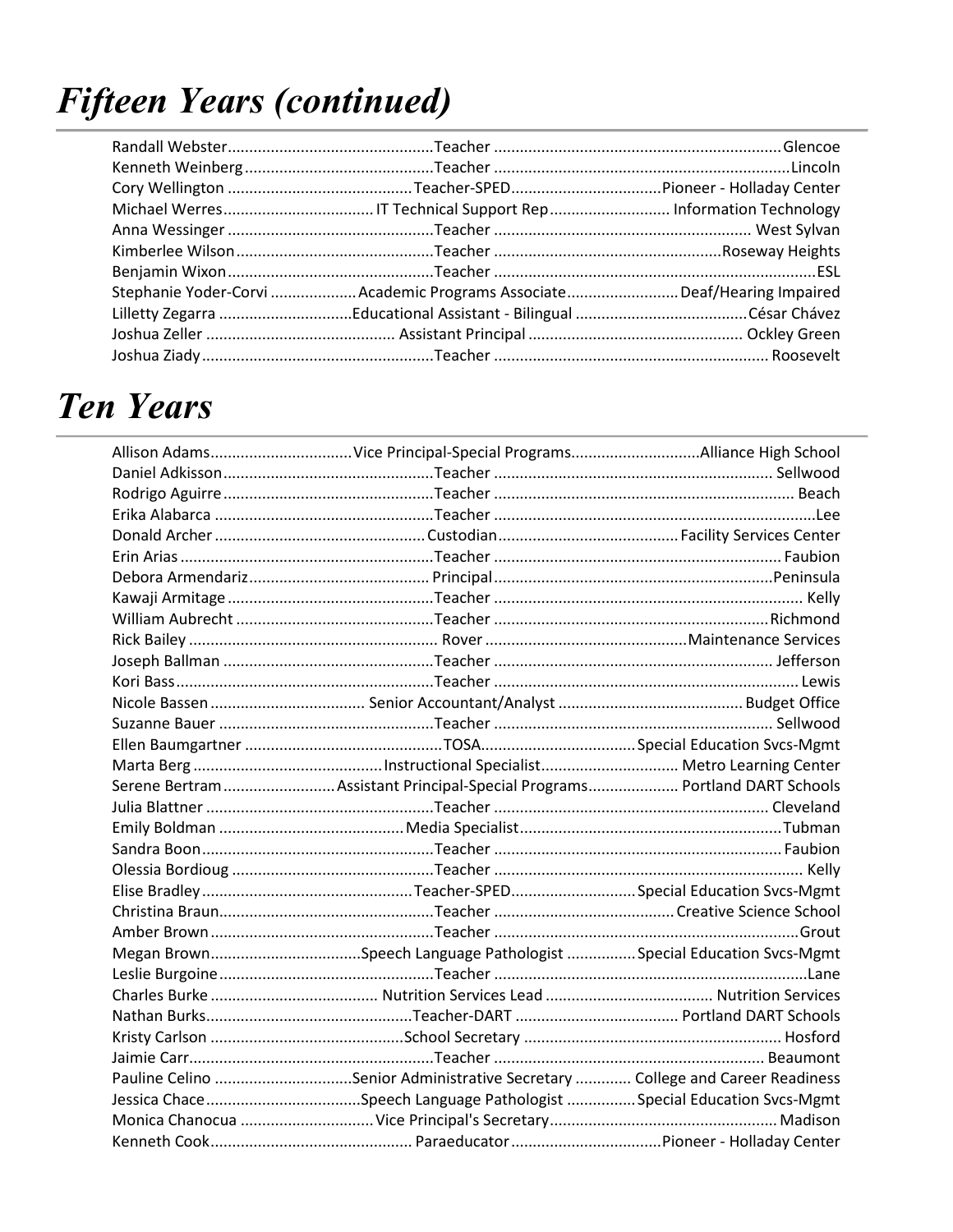| Alexandra Guerra-Sundberg Speech Language Pathologist Special Education Svcs-Mgmt |  |
|-----------------------------------------------------------------------------------|--|
|                                                                                   |  |
|                                                                                   |  |
|                                                                                   |  |
|                                                                                   |  |
|                                                                                   |  |
| Kathleen Hiigel  Financial Operations Manager  Financial Systems Support          |  |
|                                                                                   |  |
|                                                                                   |  |
|                                                                                   |  |
|                                                                                   |  |
|                                                                                   |  |
|                                                                                   |  |
|                                                                                   |  |
|                                                                                   |  |
|                                                                                   |  |
|                                                                                   |  |
|                                                                                   |  |
|                                                                                   |  |
|                                                                                   |  |
| Christopher Keander  Infrastructure Administrator  Information Technology         |  |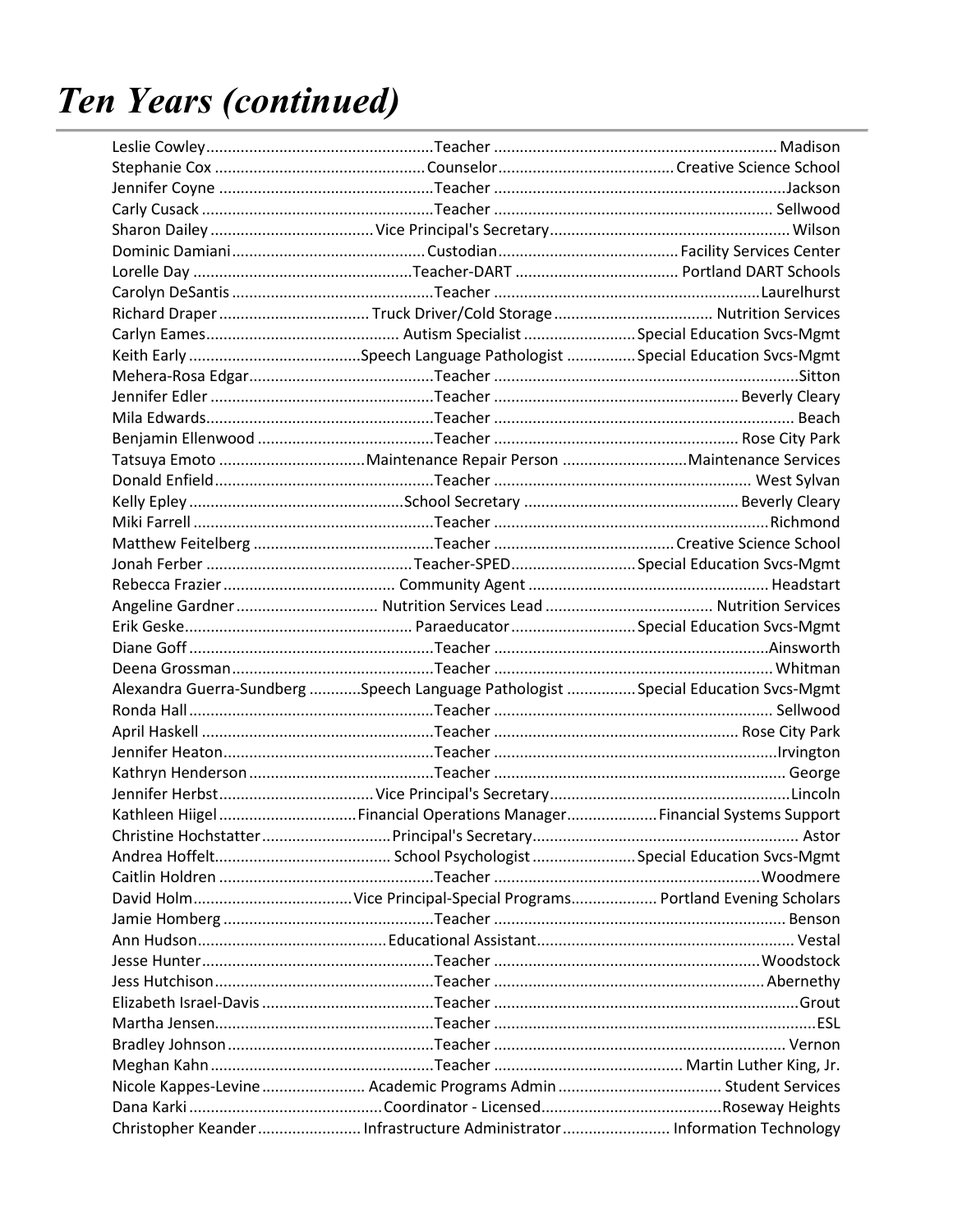| Susan McAuley Licensed Physical Therapy Assistant  Special Education Svcs-Mgmt |  |
|--------------------------------------------------------------------------------|--|
|                                                                                |  |
|                                                                                |  |
|                                                                                |  |
|                                                                                |  |
|                                                                                |  |
|                                                                                |  |
|                                                                                |  |
|                                                                                |  |
|                                                                                |  |
|                                                                                |  |
|                                                                                |  |
|                                                                                |  |
|                                                                                |  |
|                                                                                |  |
|                                                                                |  |
|                                                                                |  |
| Mayra Pacheco Confidential Executive Assistant  Chief Academic Officer         |  |
|                                                                                |  |
|                                                                                |  |
|                                                                                |  |
|                                                                                |  |
|                                                                                |  |
|                                                                                |  |
|                                                                                |  |
|                                                                                |  |
| Rosanne Powell Board of Education Operations Manager  Board of Education       |  |
| Kenneth Powell-Wilson ParaeducatorSpecial Education Svcs-Mgmt                  |  |
|                                                                                |  |
| Timothy Prosser  Asset Management Technician  Information Technology           |  |
|                                                                                |  |
|                                                                                |  |
|                                                                                |  |
|                                                                                |  |
|                                                                                |  |
|                                                                                |  |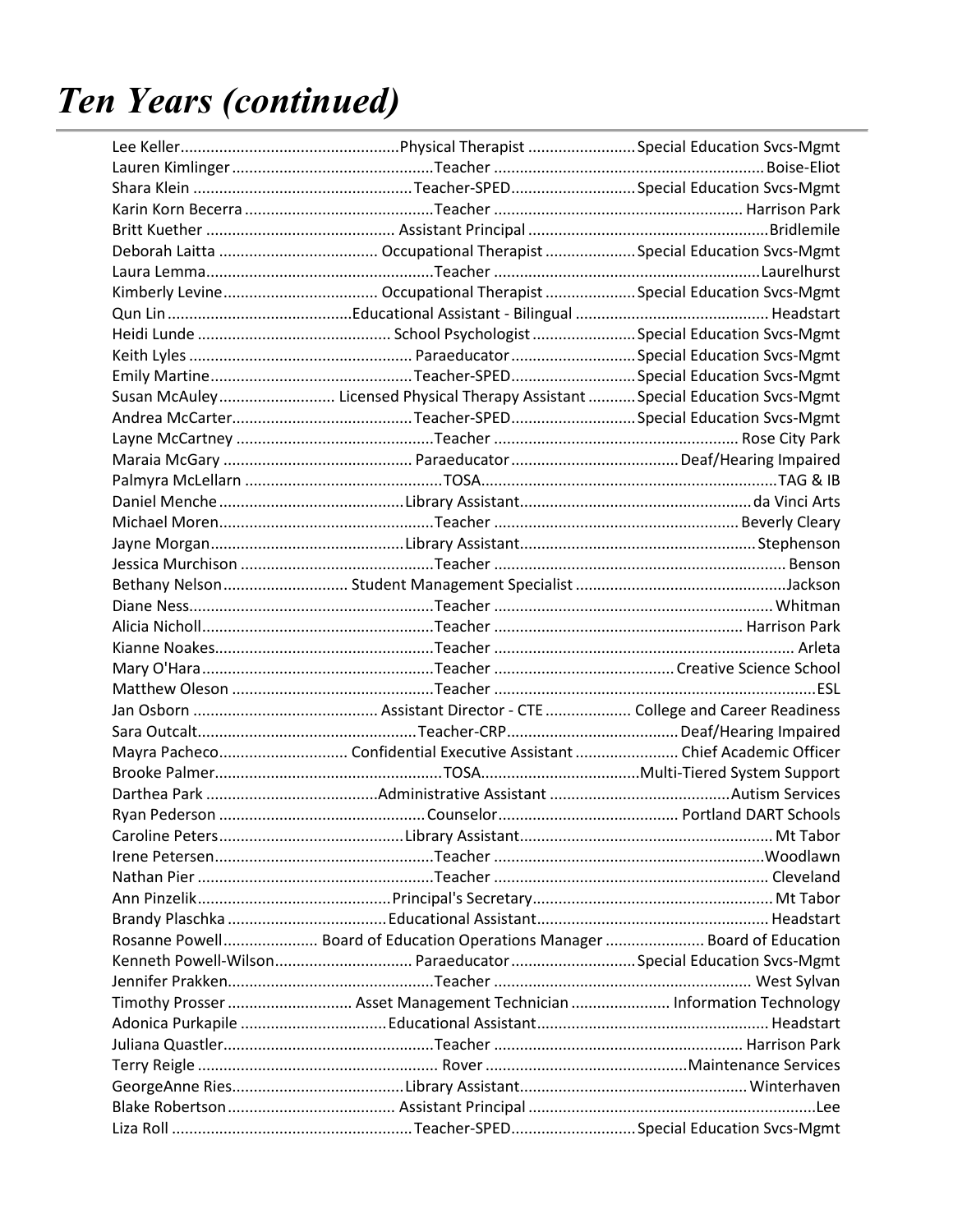| Jennifer Sohm Construction/Maintenance Pgm Sr. Mgr Office of School Modernization |  |
|-----------------------------------------------------------------------------------|--|
|                                                                                   |  |
| Jason SutherlandTherapeutic Intervention Coach Pioneer - Holladay Center          |  |
|                                                                                   |  |
|                                                                                   |  |
|                                                                                   |  |
|                                                                                   |  |
|                                                                                   |  |
|                                                                                   |  |
|                                                                                   |  |
|                                                                                   |  |
|                                                                                   |  |
|                                                                                   |  |
| Peggy VanDuyne  Qualified Mental Health Provider  Special Education Svcs-Mgmt     |  |
|                                                                                   |  |
|                                                                                   |  |
|                                                                                   |  |
|                                                                                   |  |
|                                                                                   |  |
|                                                                                   |  |
|                                                                                   |  |
|                                                                                   |  |
|                                                                                   |  |
|                                                                                   |  |
|                                                                                   |  |
|                                                                                   |  |
|                                                                                   |  |
|                                                                                   |  |
|                                                                                   |  |
|                                                                                   |  |
| Amanda WilsonSpeech Language Pathologist Special Education Svcs-Mgmt              |  |
|                                                                                   |  |
|                                                                                   |  |
| Michelle Wilson Sign Language Interpreter Deaf/Hearing Impaired                   |  |
|                                                                                   |  |
|                                                                                   |  |
| Jennifer Wishart Construction/Maintenance Projct Manager FAM Management           |  |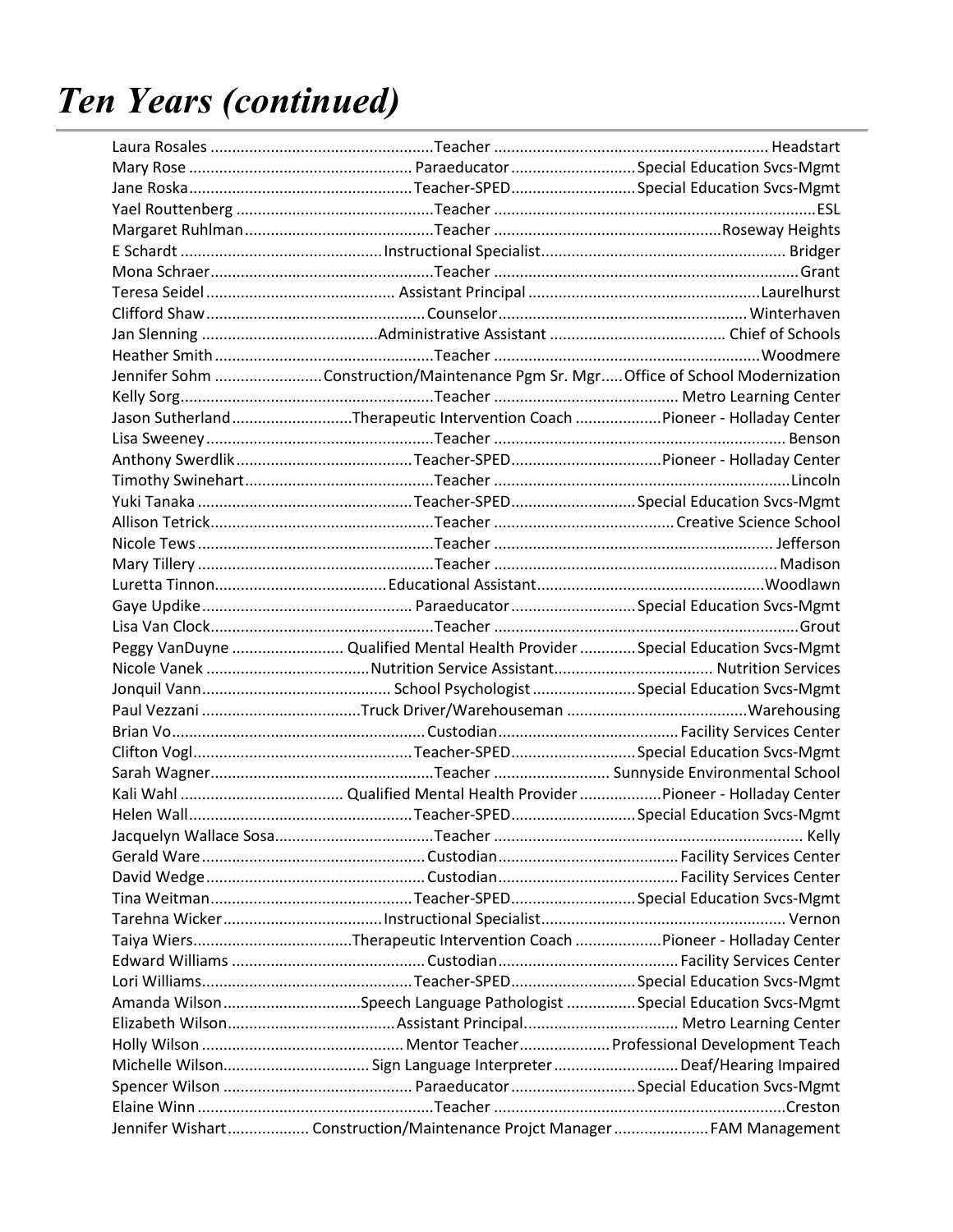### **Five Years**

| Daniel Alcantara SIS Support Representative Information Technology |  |
|--------------------------------------------------------------------|--|
|                                                                    |  |
|                                                                    |  |
|                                                                    |  |
|                                                                    |  |
|                                                                    |  |
|                                                                    |  |
|                                                                    |  |
|                                                                    |  |
|                                                                    |  |
|                                                                    |  |
|                                                                    |  |
|                                                                    |  |
|                                                                    |  |
|                                                                    |  |
|                                                                    |  |
|                                                                    |  |
|                                                                    |  |
|                                                                    |  |
|                                                                    |  |
|                                                                    |  |
|                                                                    |  |
|                                                                    |  |
|                                                                    |  |
|                                                                    |  |
|                                                                    |  |
|                                                                    |  |
|                                                                    |  |
|                                                                    |  |
|                                                                    |  |
|                                                                    |  |
|                                                                    |  |
|                                                                    |  |
|                                                                    |  |
|                                                                    |  |
|                                                                    |  |
|                                                                    |  |
|                                                                    |  |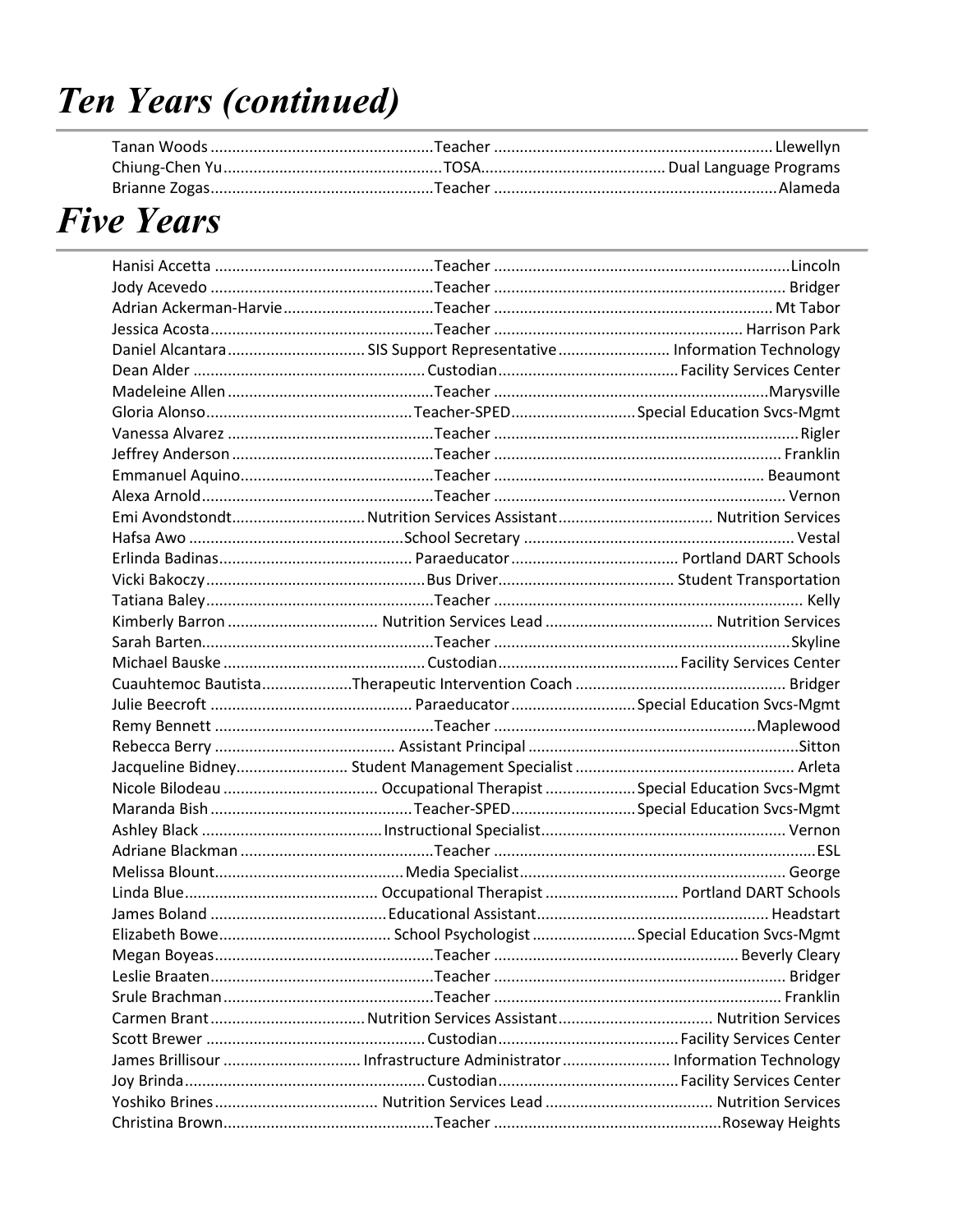| Emily Courtnage Financial Services Director Purchasing & Contracting                                        |  |
|-------------------------------------------------------------------------------------------------------------|--|
|                                                                                                             |  |
|                                                                                                             |  |
|                                                                                                             |  |
|                                                                                                             |  |
|                                                                                                             |  |
|                                                                                                             |  |
|                                                                                                             |  |
|                                                                                                             |  |
|                                                                                                             |  |
|                                                                                                             |  |
| لـVestal للمستحدث المستحدث المستحدث المستحدث المستحدث المستحدث المستحدث المستحدث المستحدث المستحدث المستحدث |  |
| Daniela DeYoungSpeech Language Pathologist Special Education Svcs-Mgmt                                      |  |
|                                                                                                             |  |
|                                                                                                             |  |
|                                                                                                             |  |
|                                                                                                             |  |
|                                                                                                             |  |
|                                                                                                             |  |
|                                                                                                             |  |
|                                                                                                             |  |
|                                                                                                             |  |
|                                                                                                             |  |
|                                                                                                             |  |
|                                                                                                             |  |
|                                                                                                             |  |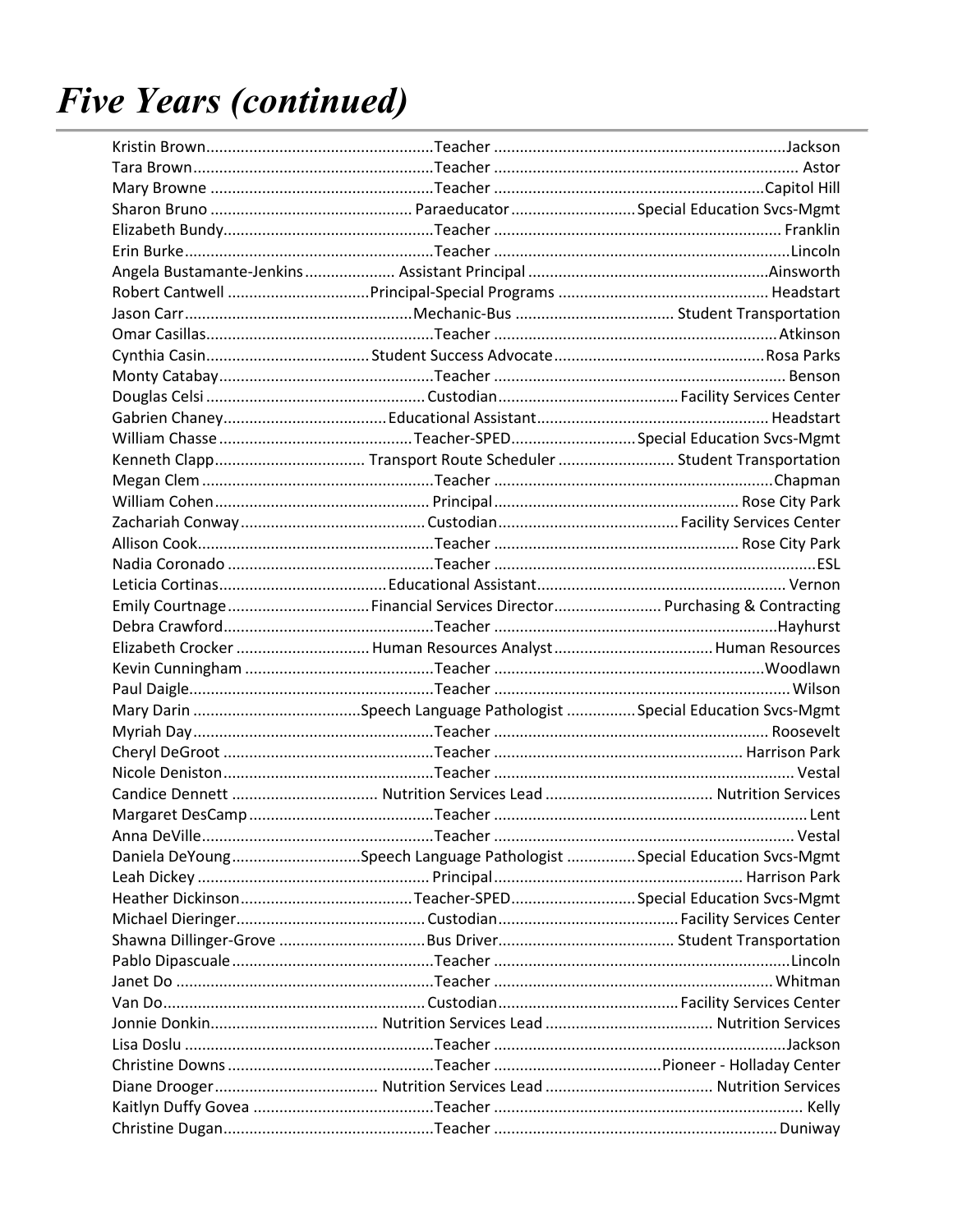| Asta Garmon Nutrition Services Program Manager  Nutrition Services |  |
|--------------------------------------------------------------------|--|
|                                                                    |  |
|                                                                    |  |
|                                                                    |  |
|                                                                    |  |
|                                                                    |  |
|                                                                    |  |
|                                                                    |  |
|                                                                    |  |
|                                                                    |  |
|                                                                    |  |
|                                                                    |  |
|                                                                    |  |
|                                                                    |  |
|                                                                    |  |
|                                                                    |  |
|                                                                    |  |
|                                                                    |  |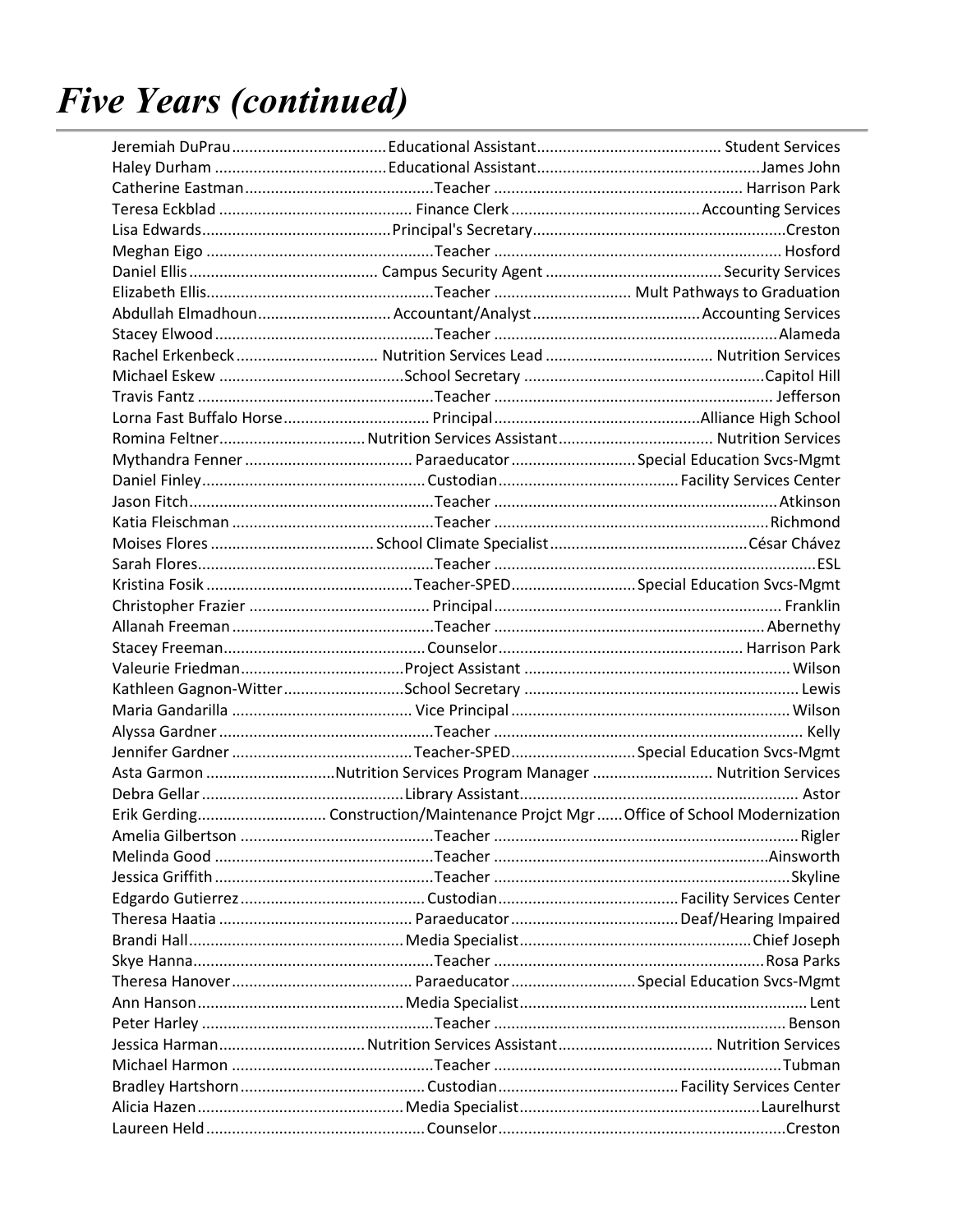|                                                                          | ESL. |
|--------------------------------------------------------------------------|------|
|                                                                          |      |
|                                                                          |      |
|                                                                          |      |
|                                                                          |      |
|                                                                          |      |
|                                                                          |      |
|                                                                          |      |
| Kristopher LargeIT Systems & Services Supervisor  Information Technology |      |
|                                                                          |      |
|                                                                          |      |
|                                                                          |      |
|                                                                          |      |
|                                                                          |      |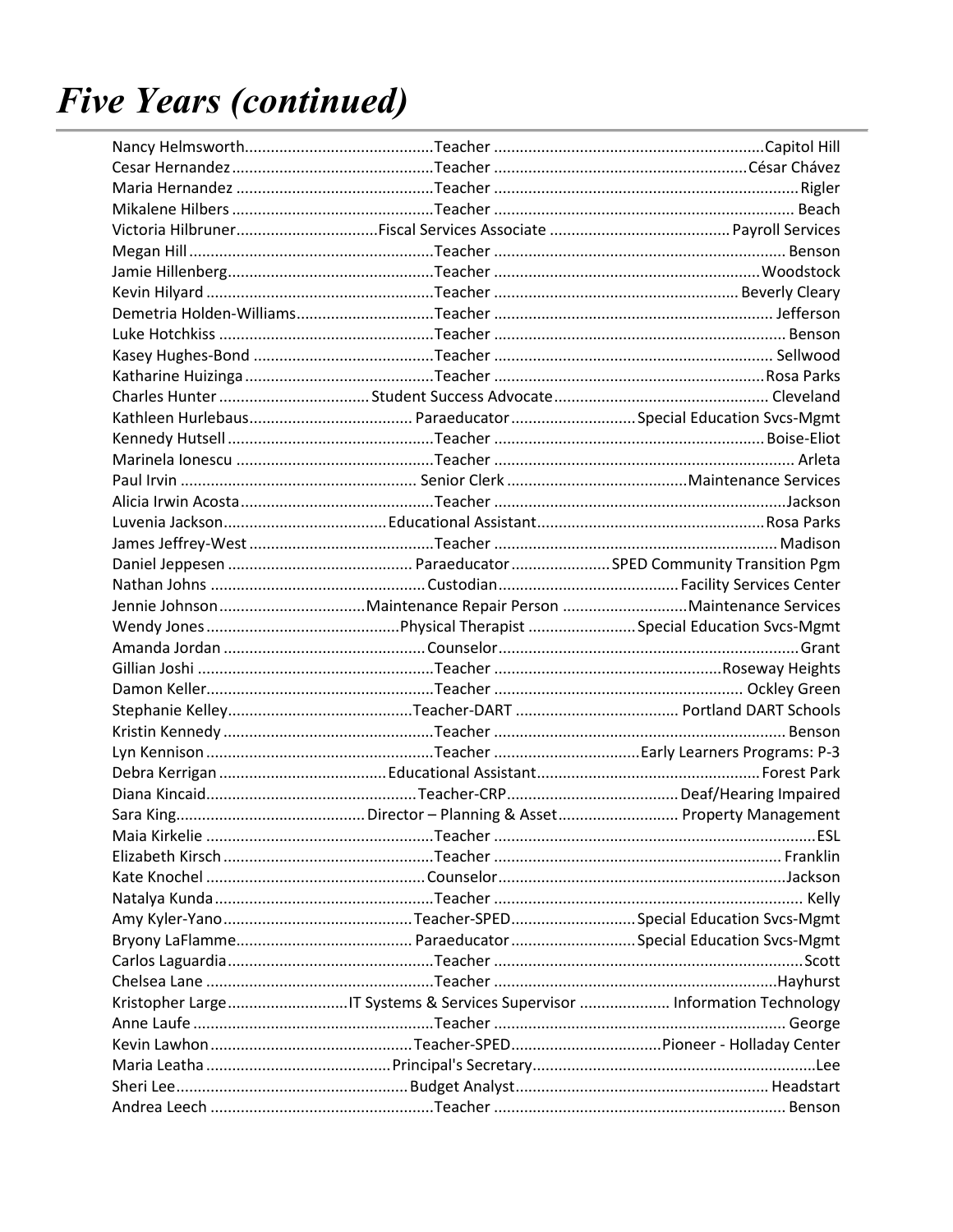| Joshua Levine  Vocational Transition Specialist  SPED Community Transition Pgm |  |
|--------------------------------------------------------------------------------|--|
|                                                                                |  |
|                                                                                |  |
| Joshua LowthianTruck Driver/Warehouseman  Nutrition Services                   |  |
|                                                                                |  |
|                                                                                |  |
|                                                                                |  |
|                                                                                |  |
|                                                                                |  |
|                                                                                |  |
|                                                                                |  |
|                                                                                |  |
|                                                                                |  |
|                                                                                |  |
|                                                                                |  |
|                                                                                |  |
|                                                                                |  |
|                                                                                |  |
|                                                                                |  |
|                                                                                |  |
|                                                                                |  |
|                                                                                |  |
|                                                                                |  |
|                                                                                |  |
|                                                                                |  |
|                                                                                |  |
|                                                                                |  |
|                                                                                |  |
|                                                                                |  |
|                                                                                |  |
|                                                                                |  |
|                                                                                |  |
|                                                                                |  |
| Alma Morales Galicia  Business Operations Analyst  Dual Language Programs      |  |
|                                                                                |  |
|                                                                                |  |
|                                                                                |  |
|                                                                                |  |
|                                                                                |  |
|                                                                                |  |
|                                                                                |  |
|                                                                                |  |
|                                                                                |  |
|                                                                                |  |
|                                                                                |  |
|                                                                                |  |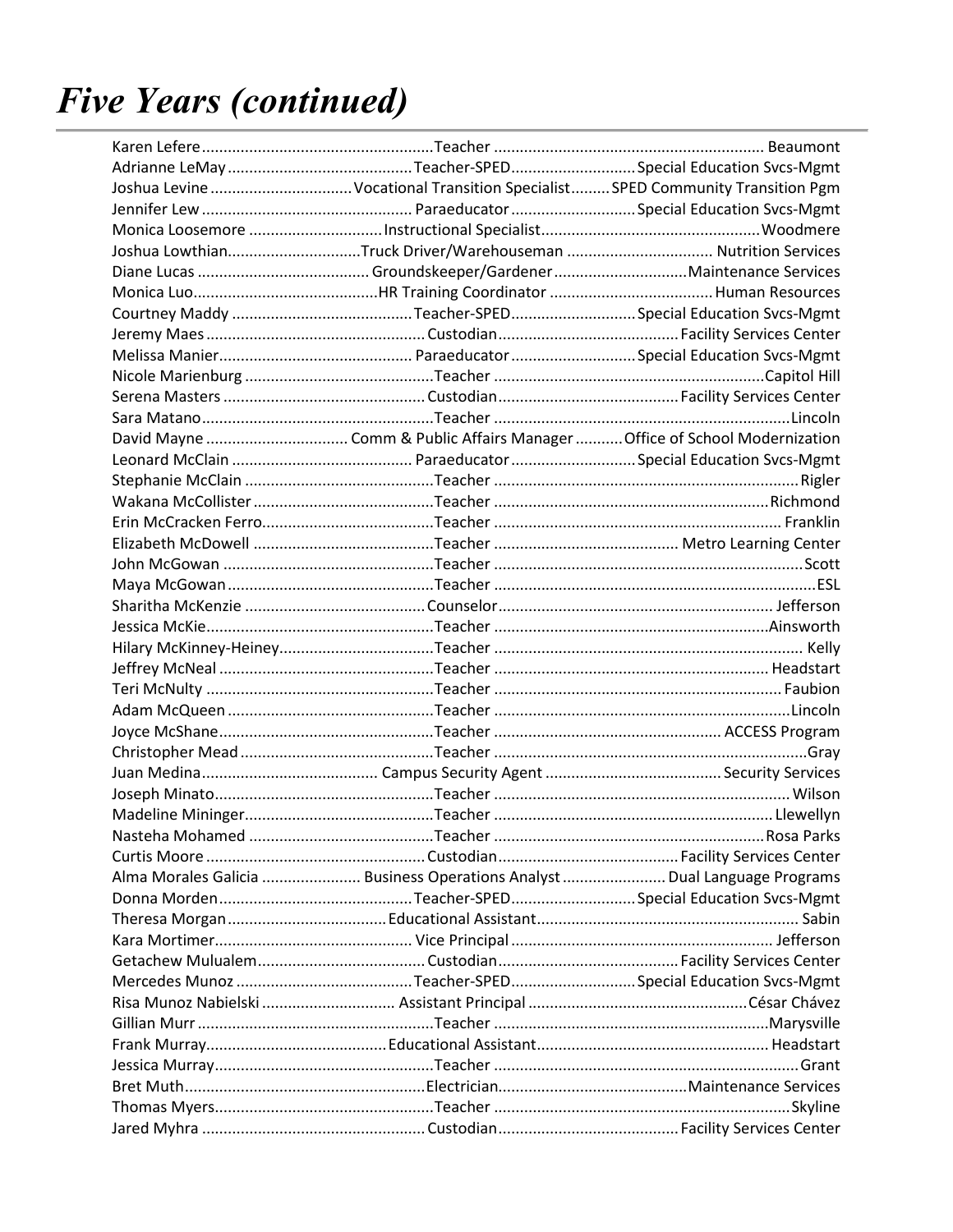| Johana Nelson  Business Program Oper Specialist  College and Career Readiness  |  |
|--------------------------------------------------------------------------------|--|
|                                                                                |  |
|                                                                                |  |
|                                                                                |  |
|                                                                                |  |
|                                                                                |  |
|                                                                                |  |
|                                                                                |  |
|                                                                                |  |
| Brian Pemberton Instructional Technology Assistant Metro Learning Center       |  |
|                                                                                |  |
|                                                                                |  |
|                                                                                |  |
|                                                                                |  |
|                                                                                |  |
|                                                                                |  |
|                                                                                |  |
|                                                                                |  |
|                                                                                |  |
|                                                                                |  |
|                                                                                |  |
|                                                                                |  |
|                                                                                |  |
|                                                                                |  |
|                                                                                |  |
|                                                                                |  |
|                                                                                |  |
|                                                                                |  |
|                                                                                |  |
|                                                                                |  |
|                                                                                |  |
|                                                                                |  |
|                                                                                |  |
|                                                                                |  |
|                                                                                |  |
|                                                                                |  |
|                                                                                |  |
|                                                                                |  |
|                                                                                |  |
|                                                                                |  |
| Kyra Routon-Michelinie Speech Language Pathologist Special Education Svcs-Mgmt |  |
|                                                                                |  |
|                                                                                |  |
|                                                                                |  |
|                                                                                |  |
|                                                                                |  |
|                                                                                |  |
|                                                                                |  |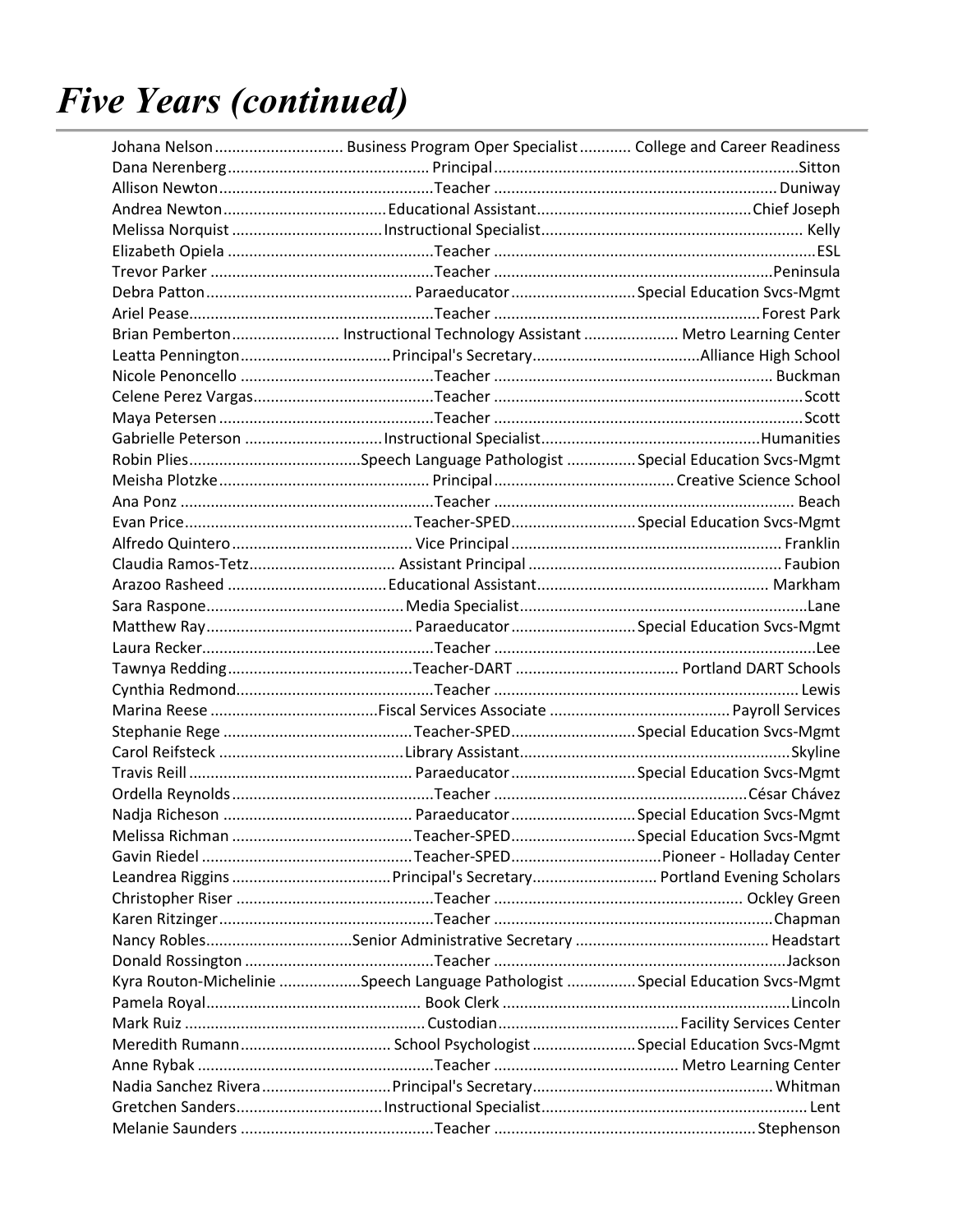| Shannon SchwartzSPED Assistant TrainerPioneer - Holladay Center  |  |
|------------------------------------------------------------------|--|
|                                                                  |  |
|                                                                  |  |
|                                                                  |  |
|                                                                  |  |
|                                                                  |  |
|                                                                  |  |
|                                                                  |  |
|                                                                  |  |
|                                                                  |  |
|                                                                  |  |
|                                                                  |  |
| Wilmer Soca TorresTruck Driver/Warehouseman  Nutrition Services  |  |
|                                                                  |  |
|                                                                  |  |
|                                                                  |  |
|                                                                  |  |
|                                                                  |  |
|                                                                  |  |
|                                                                  |  |
|                                                                  |  |
|                                                                  |  |
|                                                                  |  |
|                                                                  |  |
| Janine Storm van Leeuwen Teacher-SPEDSpecial Education Svcs-Mgmt |  |
|                                                                  |  |
|                                                                  |  |
|                                                                  |  |
|                                                                  |  |
|                                                                  |  |
|                                                                  |  |
|                                                                  |  |
|                                                                  |  |
|                                                                  |  |
|                                                                  |  |
|                                                                  |  |
|                                                                  |  |
|                                                                  |  |
|                                                                  |  |
|                                                                  |  |
|                                                                  |  |
|                                                                  |  |
|                                                                  |  |
|                                                                  |  |